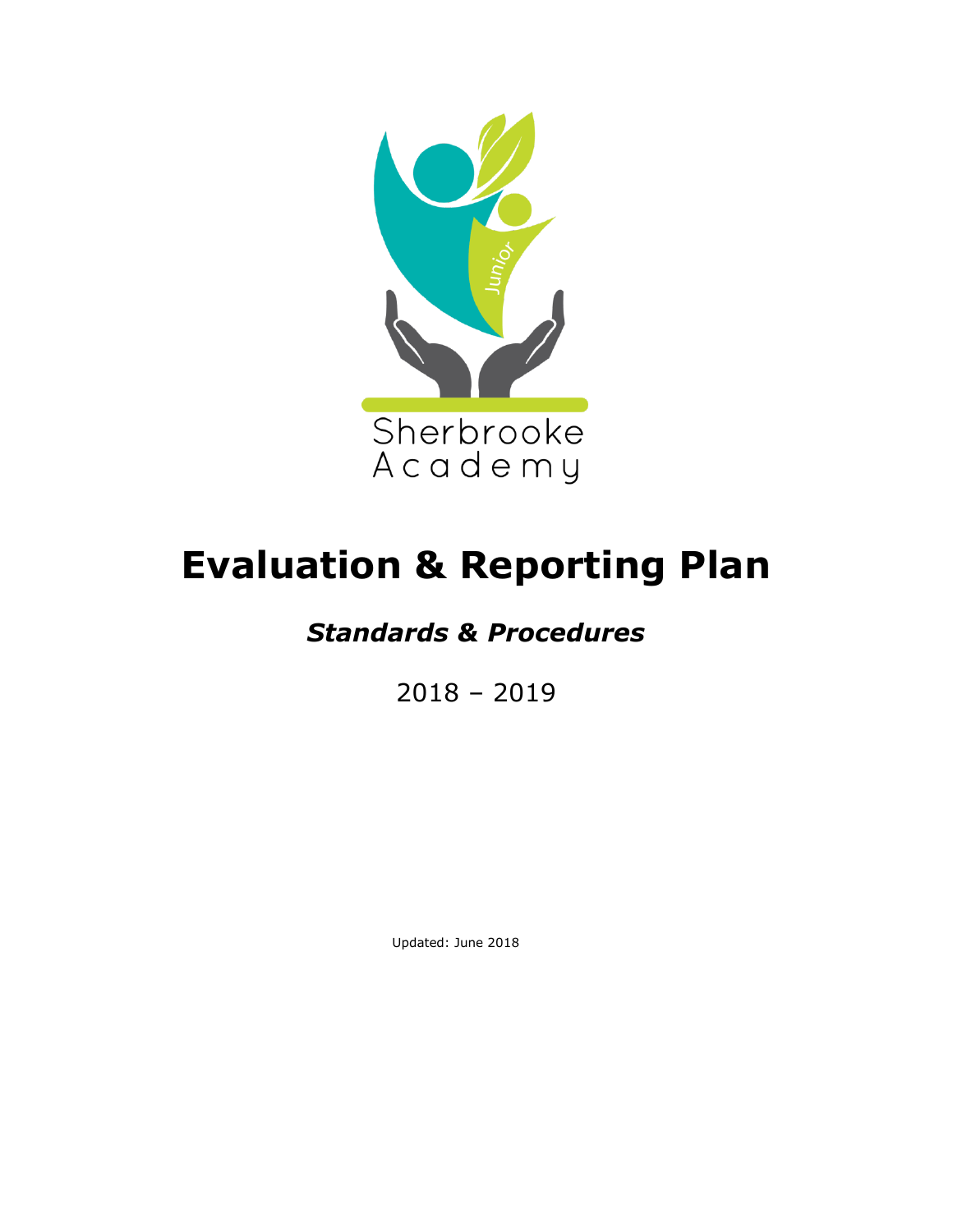### *INTRODUCTION*

Standards and procedures for the evaluation and reporting of student learning at **Sherbrooke Academy Junior** were prepared collaboratively by the principal and teachers. Their aim is to define specific actions when evaluating and reporting on student progress and achievement. This approach allows the entire staff to develop a common understanding of the school's evaluation and reporting practices and helps to facilitate the development of a parent information document early in the school year.

### *FIELD OF APPLICATION*

The standards and procedures in this document apply to all grade levels. They cover each of the stages in the evaluation and reporting process, namely:

- 1. Planning for Evaluation and Reporting
- 2. Information Gathering and Interpretation (Student Learning)
- 3. Judgment
- 4. Decision/Action
- 5. Communication of Results

### *GOVERNING BOARD*

The Governing Board was informed of the school team's work on standards and procedures for the evaluation and reporting of student learning on **June 19, 2018.**

### *CHANGES*

Changes may be made to this document as new situations arise. The last update appears on the front cover of this document.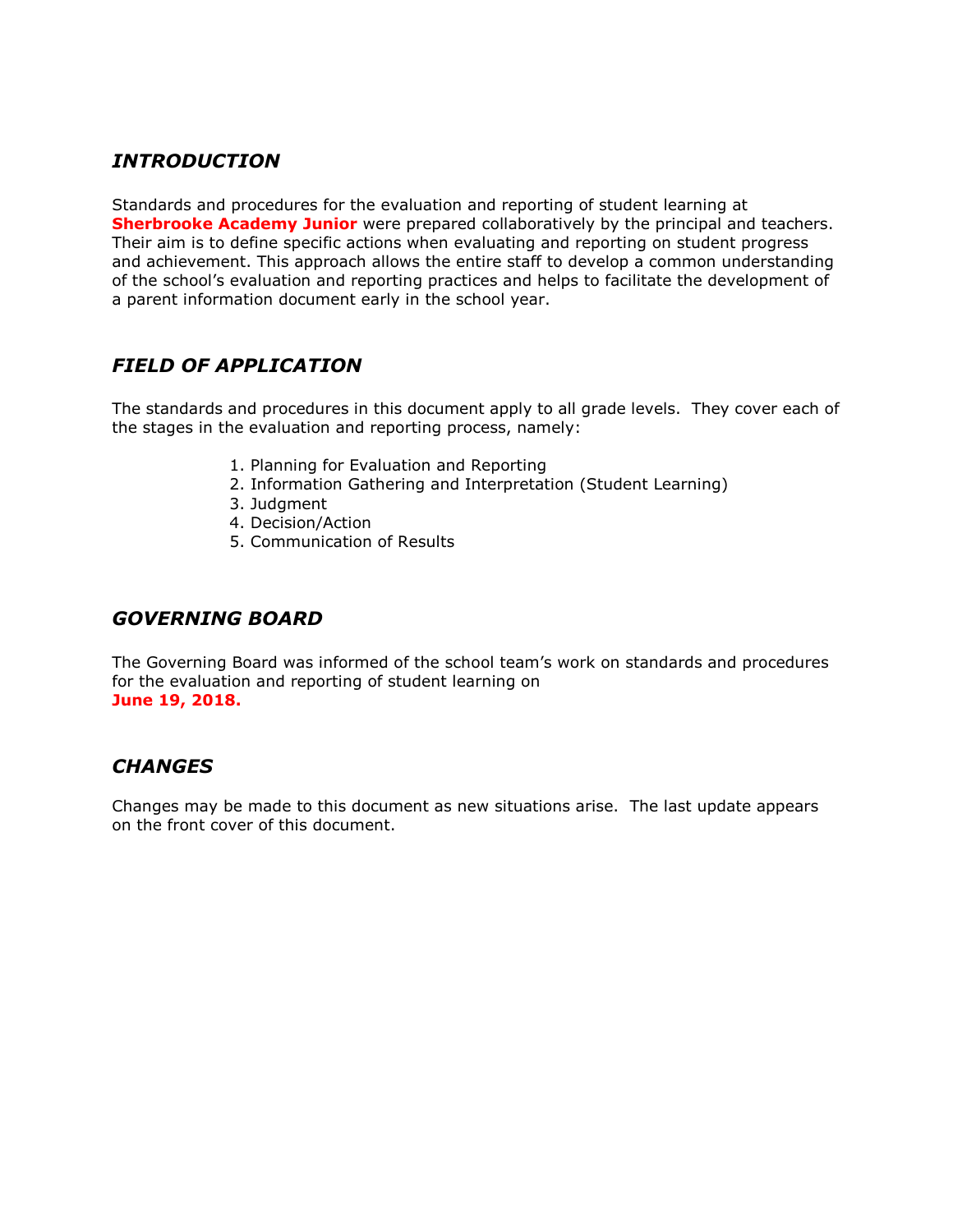### 1. PLANNING For EVALUATION & REPORTING

| <b>Standards</b>                                                                                                                                     | <b>Procedures</b>                                                                                                                                                                                                                                                                                                                |
|------------------------------------------------------------------------------------------------------------------------------------------------------|----------------------------------------------------------------------------------------------------------------------------------------------------------------------------------------------------------------------------------------------------------------------------------------------------------------------------------|
| The planning of evaluation is<br>done in compliance with the<br>Quebec Education Program<br>$(QEP)$ .                                                | When planning for evaluation, teachers will take into account the evaluation of<br>knowledge, subject-specific competencies and general competencies, and work<br>closely with MEES's Progression of Learning and Evaluation Frameworks.                                                                                         |
| The planning of evaluation is<br>a responsibility shared by<br>the principal, grade-level or<br>same-subject teachers and<br>the individual teacher. | Teachers and principal will meet 4 times per year to discuss evaluation and<br>reporting issues.<br>Teachers will incorporate team-planning decisions into their own classroom<br>planning.                                                                                                                                      |
| The planning for evaluation<br>takes into account students<br>with special needs on<br>Individual Education Plans<br>(IEPs).                         | In order to take into account the specific situation of students with Individual<br>Education Plans (IEPs), teachers - in collaboration with other school members<br>and/or professionals involved - will include in their evaluation planning any<br>*Adaptations or **Modifications required (as defined by MEES - see below). |
| A summary of the<br><b>Evaluation and Reporting</b><br>Plan is prepared for parents<br>early in the school year.                                     | The principal will ensure that parents are provided with information on the<br>main types of evaluation that will be carried out and when they will take place<br>during the school year. This information will be handed out to parents (or<br>posted on school web site) early in the school year.                             |

\***Adaptation** involves making adjustments to learning and evaluation situations without modifying grade-level expectations/outcomes and what is evaluated. The student follows a regular program and is expected to take part in the same learning and evaluation situations as other students.

Examples:

Extra time on an exam/evaluation, support of a reader (except when reading competency is evaluated), taking an exam in a separate location, etc.

**\*\*Modification** involves making changes to learning and evaluation situations by modifying grade-level expectations/outcomes and what is evaluated. The student does not follow the regular program and is not expected to complete the same learning and evaluation situations as other students. The modified program brings changes to the number and complexity of learning and evaluation situations relative to the regular grade-level program.

#### Examples:

Assigning an easier task or situation that is different from that assigned to the other students, reading an exam to the student when the reading competency is being evaluated, etc.

*Important: The student must be given every opportunity to demonstrate the full extent of their learning within the regular grade-level program (with resources and supports in place) before consideration is given to changing the student to a modified program of study.*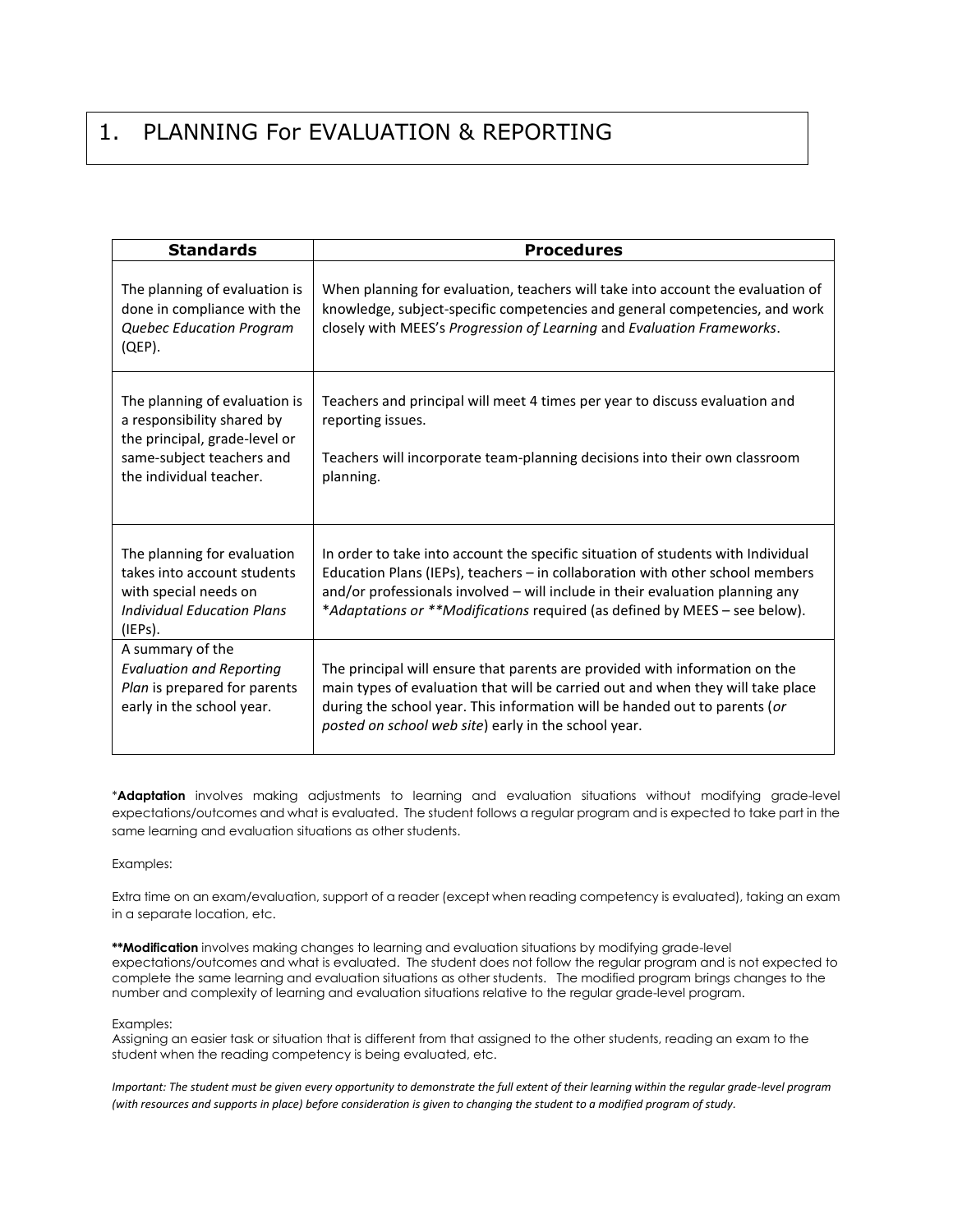# 2. INFORMATION GATHERING & INTERPRETATION

### (STUDENT LEARNING)

| <b>Standards</b>                                                                                                                    | <b>Procedures</b>                                                                                                                                                                                                                                                                                                                                                                                                                                                                                                                                                                                                                                                                             |
|-------------------------------------------------------------------------------------------------------------------------------------|-----------------------------------------------------------------------------------------------------------------------------------------------------------------------------------------------------------------------------------------------------------------------------------------------------------------------------------------------------------------------------------------------------------------------------------------------------------------------------------------------------------------------------------------------------------------------------------------------------------------------------------------------------------------------------------------------|
| The teacher is responsible<br>for gathering and<br>interpreting information<br>and may occasionally<br>involve other Professionals. | Teachers will gather, record and interpret information about student learning<br>throughout the term.<br>During evaluation meetings, teachers will discuss and share their information<br>gathering/interpretation practices (e.g. oral questioning techniques, rubrics,<br>checklists, student work samples, tests/quizzes, etc.).<br>Teachers will provide regular feedback to students - not always in the form of<br>marks (e.g. conversation, informal meeting, notes, etc.)<br>In the case of students with special needs, the resource teacher and/or Student<br>Services Dept. professionals may assist classroom teachers in the gathering of<br>information and its interpretation. |
| Varied and sufficient<br>information about student<br>learning is gathered and<br>interpreted.                                      | During evaluation meetings, teachers will come to a common understanding of<br>what is considered as 'varied and sufficient information' of student learning.                                                                                                                                                                                                                                                                                                                                                                                                                                                                                                                                 |
| The interpretation of<br>information is based on the<br>evaluation criteria in the<br>Frameworks for the<br>Evaluation of Learning. | Teachers will use evaluation tools based on the evaluation criteria in the<br>Frameworks for the Evaluation of Learning.<br>Teachers of a given subject will work closely to adopt a common interpretation<br>of the requirements stemming from the Frameworks for the Evaluation of<br>Learning.<br>In the case of a student on a modified program, teachers will record in the<br>Individual Education Plan (IEP) how the student will be evaluated.                                                                                                                                                                                                                                        |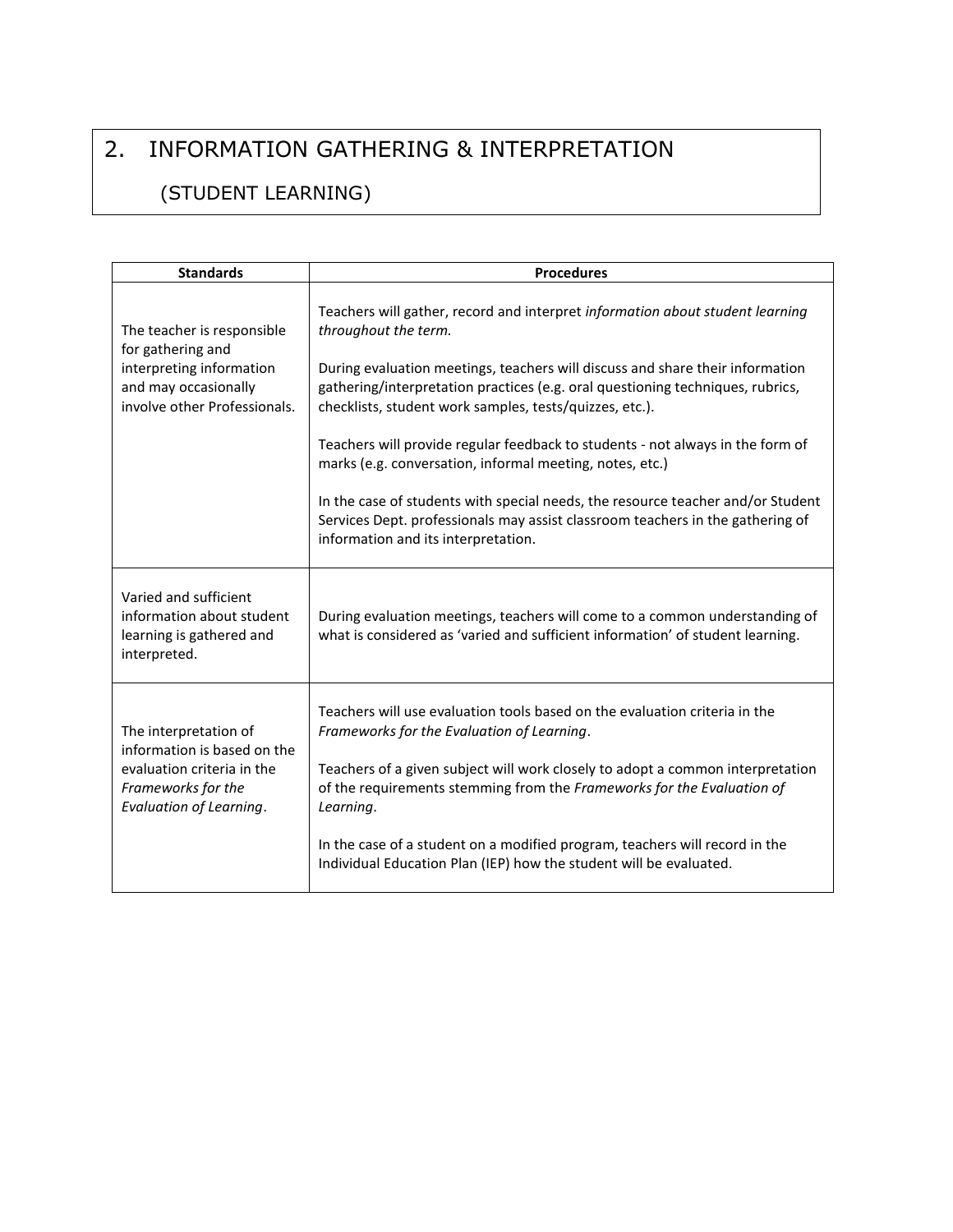## 3. JUDGMENT

| <b>Standards</b>                                                                                                                                                                                                                                                                           | <b>Procedures</b>                                                                                                                                                                                                                                                                                                                                                                                    |
|--------------------------------------------------------------------------------------------------------------------------------------------------------------------------------------------------------------------------------------------------------------------------------------------|------------------------------------------------------------------------------------------------------------------------------------------------------------------------------------------------------------------------------------------------------------------------------------------------------------------------------------------------------------------------------------------------------|
| For Terms 1 and 2, the<br>teacher makes a judgment<br>that reflects the knowledge<br>and competencies that a<br>student has acquired -<br>based on the evaluations<br>carried out during those<br>terms.                                                                                   | Teachers will use the Progression of Learning and the Frameworks for the<br>Evaluation of Learning to make a judgment on student progress.<br>In those subjects involving competencies, the principal and teachers will reach<br>consensus on the competencies evaluated in Terms 1 and 2.                                                                                                           |
| For Term 3, the teacher<br>makes a judgment that<br>reflects the knowledge and<br>competencies that a student<br>has acquired - based on the<br>evaluations carried out<br>during the term and may<br>include evaluations that<br>cover the student's learning<br>as a whole for the year. | Teachers will use the Progression of Learning and the Frameworks for the<br>Evaluation of Learning to make a judgment on the attainment of knowledge<br>and competencies.<br>As per Ministry directives, teachers will evaluate all competencies in Term 3.<br>In the case of a compulsory evaluation produced by MEES or the school board,<br>teachers will use the accompanying evaluation guides. |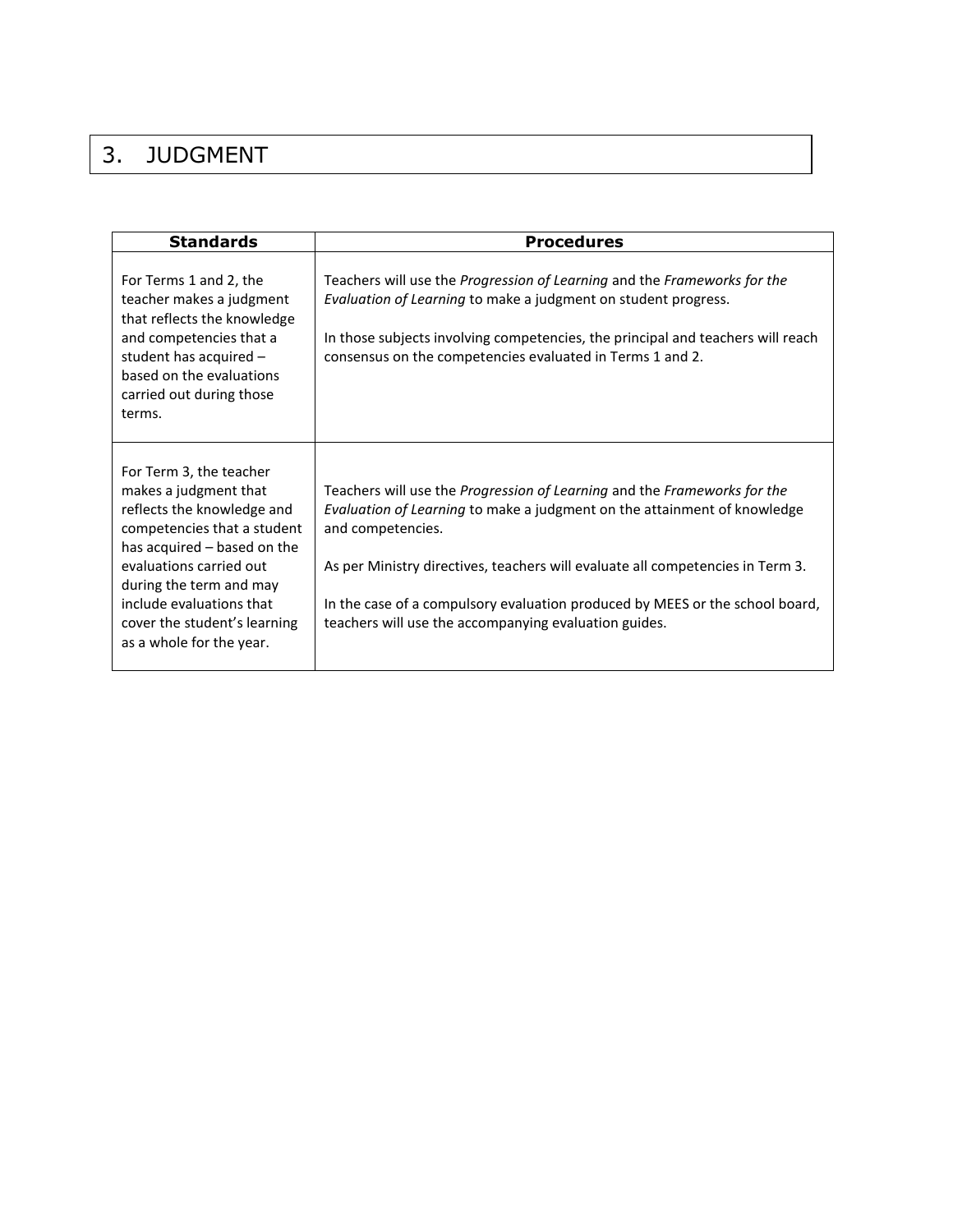# 4. DECISION / ACTION

| <b>Standards</b>                                                                                                                                             | <b>Procedures</b>                                                                                                                                                                                                                                            |
|--------------------------------------------------------------------------------------------------------------------------------------------------------------|--------------------------------------------------------------------------------------------------------------------------------------------------------------------------------------------------------------------------------------------------------------|
| During the school year, varied<br>pedagogical practices are taken<br>to support and enrich student<br>learning.                                              | Teachers will determine the type of supports and approaches necessary to<br>meet the specific needs of their students. This may involve the help of the<br>resource teacher and/or LBPSB Professionals.                                                      |
| At the end of each year,<br>decisions are made and actions<br>planned to ensure that the<br>student makes a smooth<br>transition to the next school<br>year. | The principal and teachers will set times for discussion and determine the<br>information to be given in order to ensure student learning is followed from<br>one year to the next.<br>The classroom and resource teachers will keep detailed records of the |
|                                                                                                                                                              | student with special needs' learning and determine the support measures<br>needed for the following year.                                                                                                                                                    |